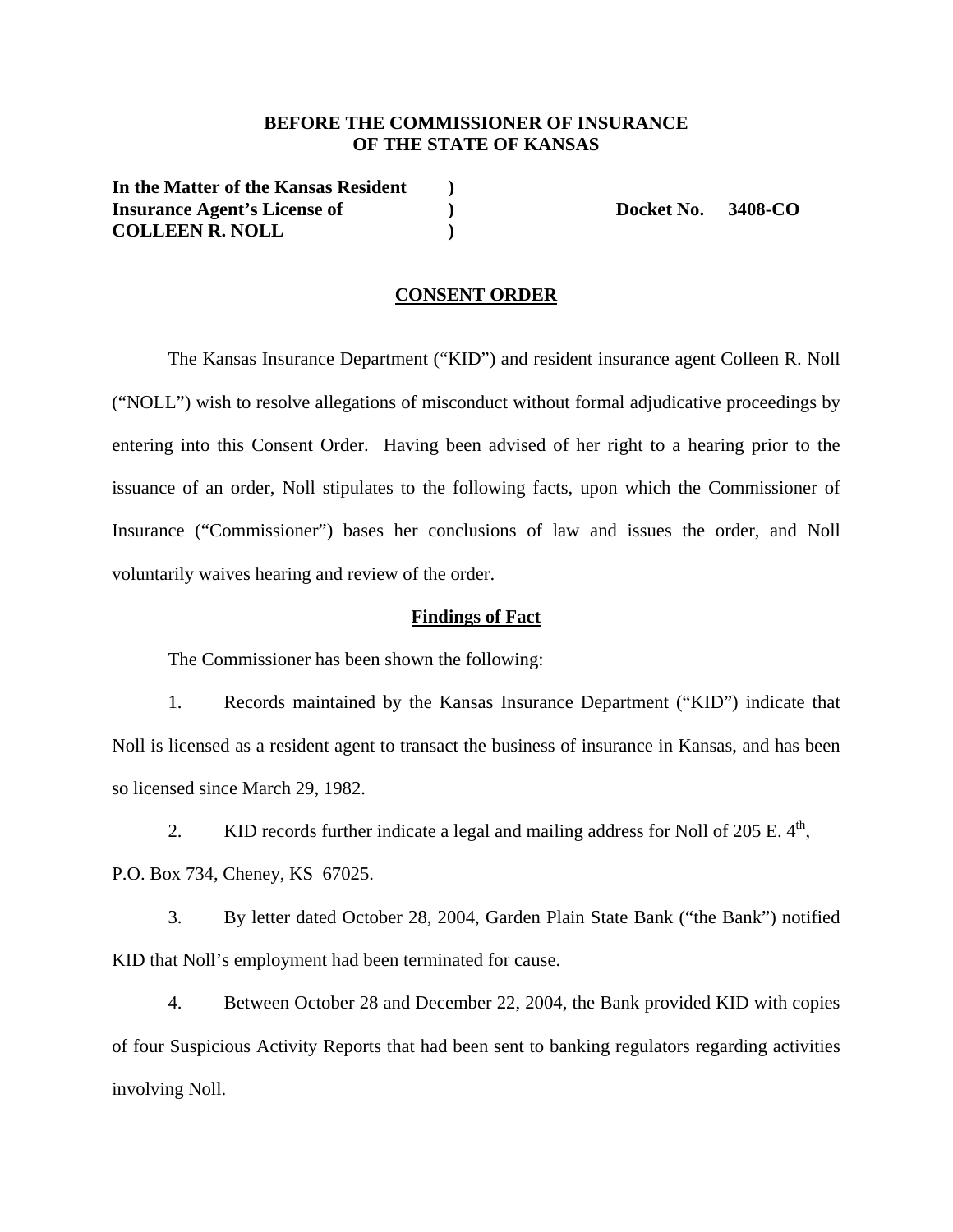5. At the time of the incidents described, Noll was the managing agent of United Insurance Agency, Inc., ("the Agency"), a wholly owned subsidiary of the Bank located in Cheney, Kansas.

6. At the time of the incidents described, the Agency maintained a premium deposit account with the Bank and insurance companies were able to charge the account electronically for premium.

7. An audit prompted by a report that there were shortages in the premium account indicated that Noll's personal insurance was being paid from the account even though Noll had not deposited premium funds.

8. In a November 23, 2004 letter to KID, Noll admitted to holding her personal checks to the Agency until they would clear while paying premium on personal insurance from the Agency account.

9. The Commissioner finds that Respondent's practice was essentially unauthorized borrowing of funds received on behalf of the Agency in the course of doing insurance business for payment of Respondent's personal premium obligations.

#### **Conclusions of Law**

10. K.S.A. 2004 Supp. 40-4909(a) provides, in relevant part:

"The commissioner may deny, suspend, revoke or refuse renewal of any license issued under this act if the commissioner finds that the applicant or license holder has: . . . (4) Improperly withheld, misappropriated or converted any moneys or properties received in the course of doing insurance business . . . (8) Used any fraudulent, coercive, or dishonest practice, or demonstrated any incompetence, untrustworthiness, or financial irresponsibility in the conduct of business in this state or elsewhere . . .." K.S.A. 2004 Supp. 40-4909(a).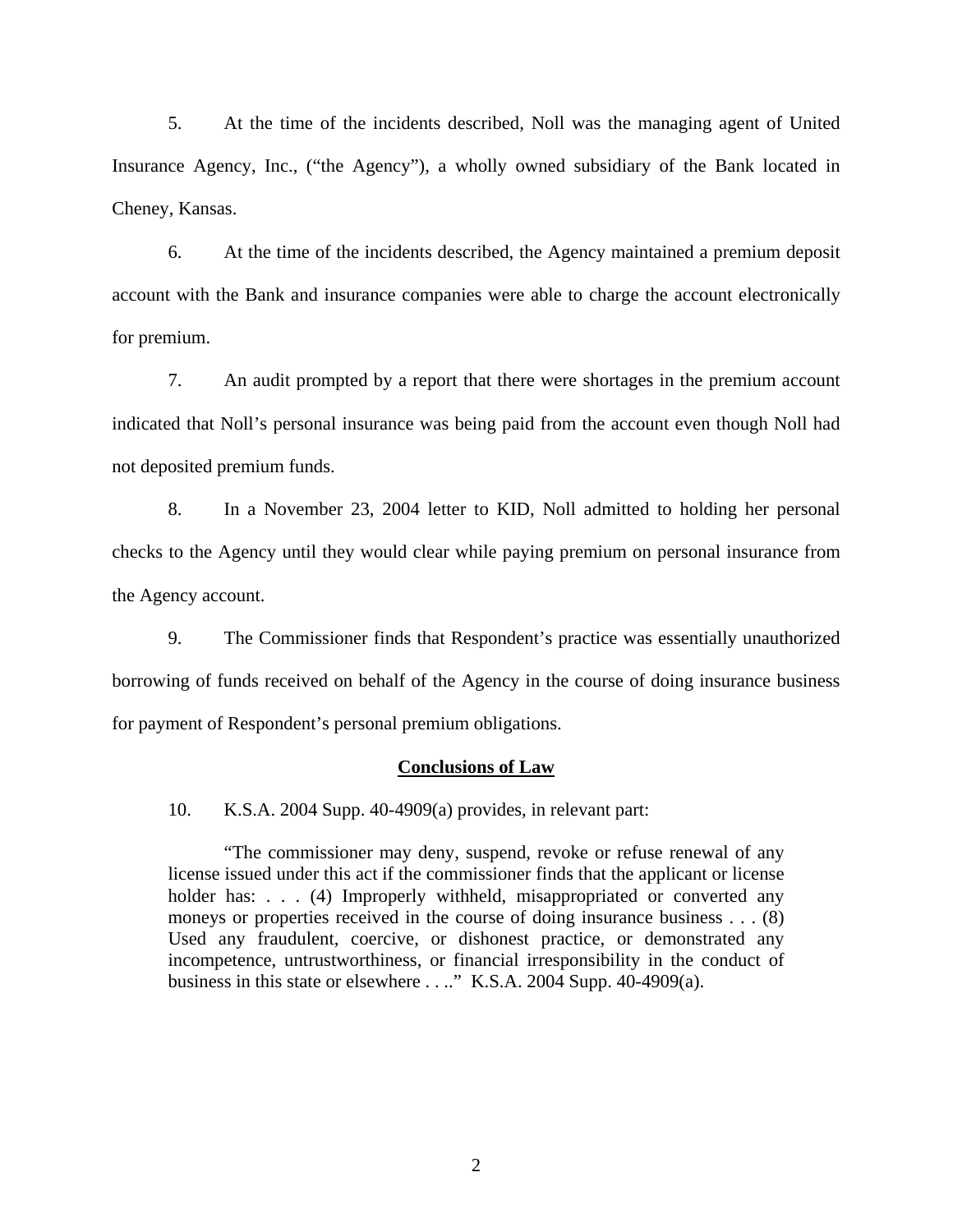11. The Commissioner may revoke any license issued under the Insurance Agents Licensing Act if the Commissioner finds that the interests of the insurer or the insurable interests of the public are not properly served under such license. K.S.A. 2004 Supp. 40-4909(b).

12. The Commissioner has jurisdiction over Respondent as well as the subject matter of this proceeding, and such proceeding is held in the public interest.

13. Based upon the agreed facts contained in paragraphs 3 through 9 above and in the supporting documents, the Commissioner finds that Noll has improperly withheld, misappropriated or converted moneys, albeit temporary, that were received in the course of doing insurance business.

14. The Commissioner finds that Respondent's intent is not a critical fact because her payment of personal obligations with Agency/Bank funds has, at a minimum, demonstrated incompetence, untrustworthiness, or financial irresponsibility in the conduct of business.

15. However, the Commissioner concludes, based on all information provided to KID as of the date of this order that the insurable interests of the public are served under a probationary resident insurance agent's license with Noll remaining under supervision for at least two years.

#### **IT IS THEREFORE ORDERED BY THE COMMISSIONER OF INSURANCE**

**THAT the Kansas resident insurance agent's license of Colleen R. Noll is hereby** made subject to a probationary period of two years from the effective date of this Order, to be supervised in her employment with "M & M Insurance Associates" of Wichita, Kansas. During such probationary period, Noll is ordered to report any consumer complaints relating to her professional competence to the Kansas Insurance Department Director of Agent Licensing and not to change employment without leave of the Director of Agent Licensing. Noll is ordered to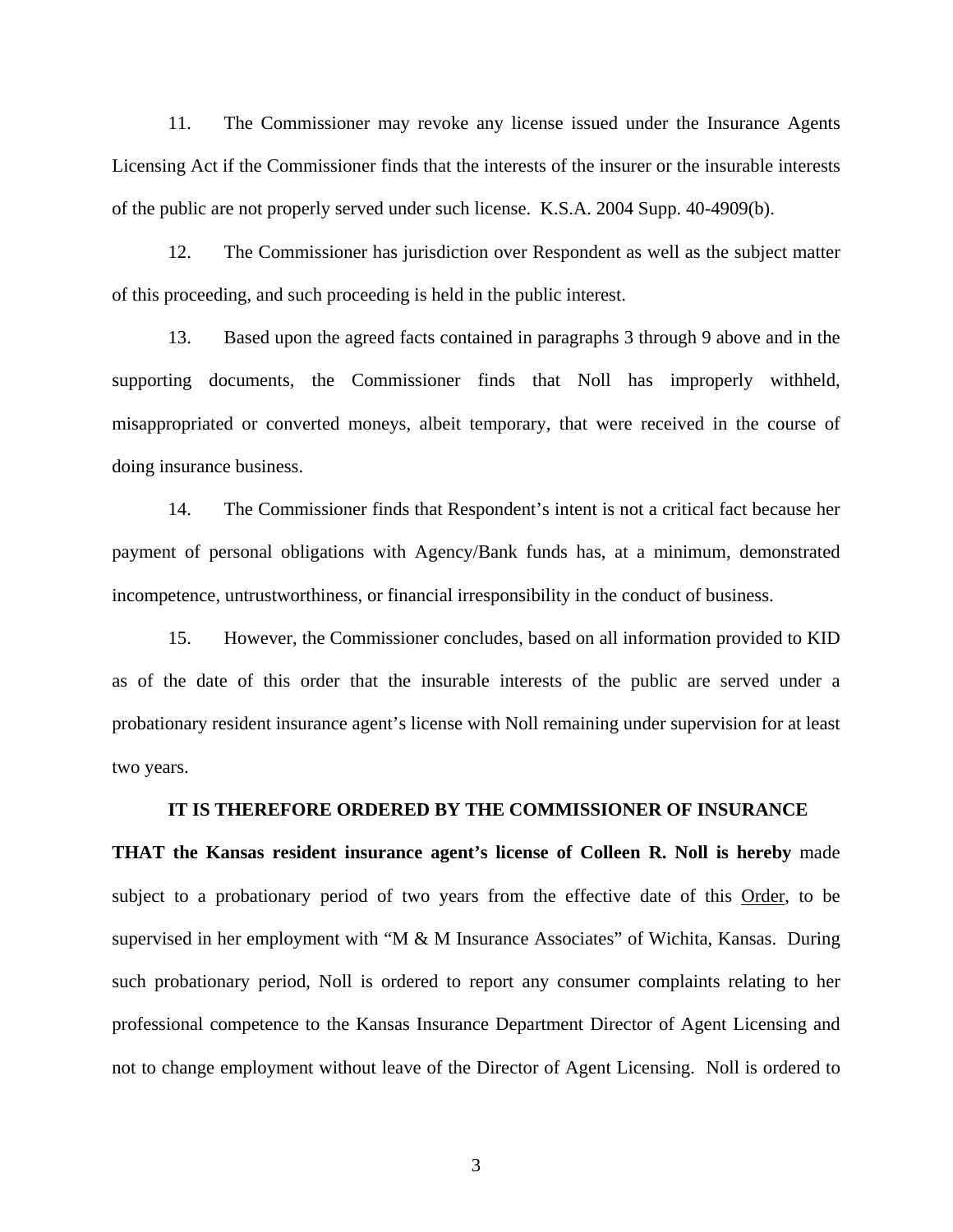pay a fine of \$500.00. It is further ordered that violation of this order will result in proceedings to revoke Kansas resident insurance agent's license of Colleen R. Noll.

# IT IS SO ORDERED THIS 11th DAY OF JULY 2005, IN THE CITY OF **TOPEKA, COUNTY OF SHAWNEE, STATE OF KANSAS.**



 \_/s/ Sandy Praeger\_\_\_\_\_\_\_\_\_\_\_\_\_\_\_\_\_\_\_\_ Sandy Praeger Commissioner of Insurance

 $\frac{1}{s}$  John W. Campbell John W. Campbell General Counsel

 $\angle$ s/ Colleen R. Noll Colleen R. Noll

**NOTICE: The person designated pursuant to K.S.A. 77-613(e) to receive service of a petition for judicial review on behalf of the KID is John W. Campbell, General Counsel, Kansas Insurance Department, 420 S.W. 9th St., Topeka, KS 66612.** 

# **Certificate of Service**

 The undersigned hereby certifies that she served a true and correct copy of the above and foregoing Consent Order on this \_21st\_ day of July 2005, by causing the same to be deposited in the United States Mail, first class postage prepaid, addressed to the following:

 Colleen R. Noll 205 E.  $4^{\text{th}}$ PO Box 734 Cheney, KS 67025

> \_/s/ Shelley J. Diehl\_\_\_\_\_\_\_\_\_\_\_\_\_\_\_\_\_\_\_ Shelley J. Diehl Staff Attorney